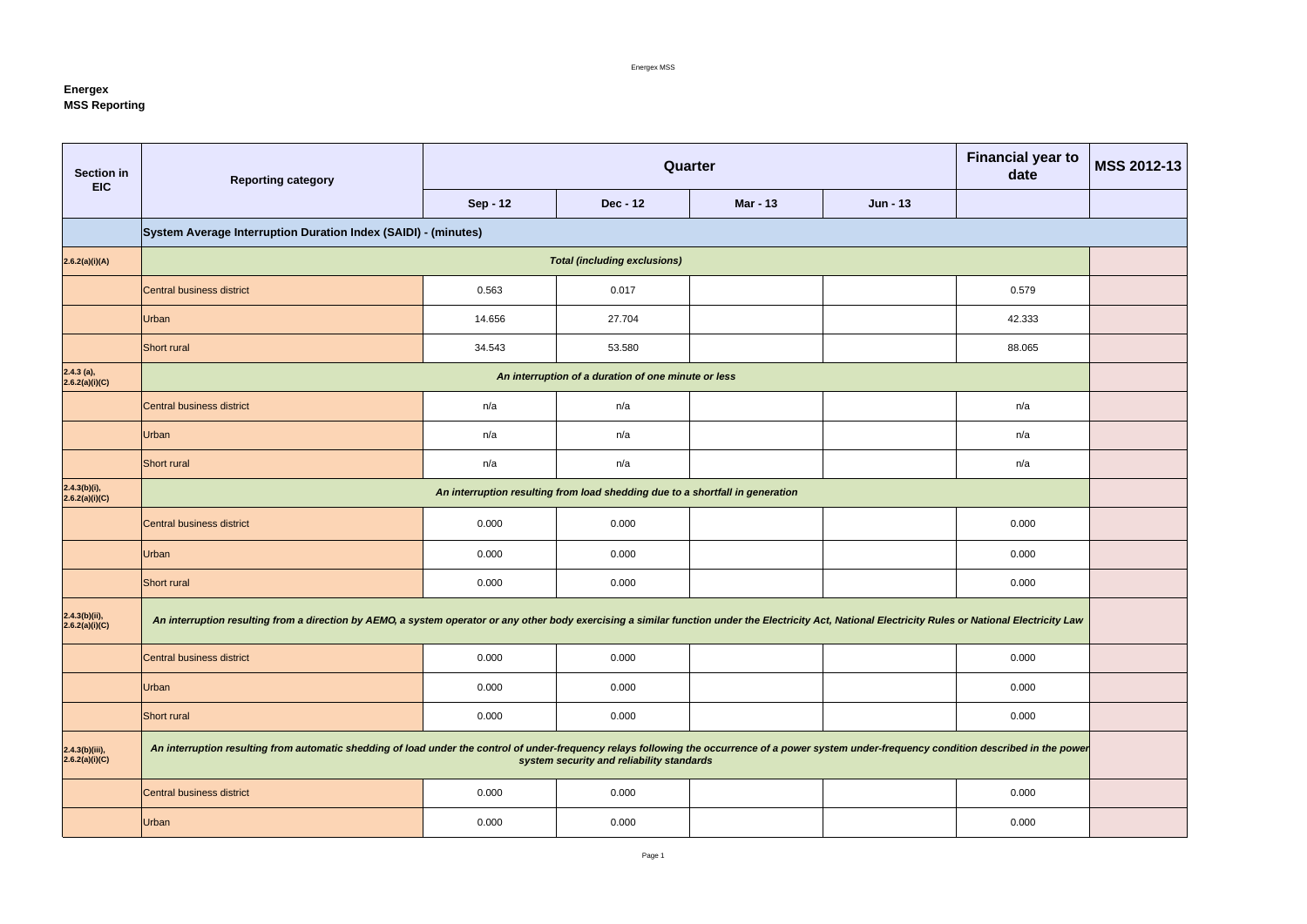|                                  | Energex MSS                                                                                                                  |                                                                                                                                            |                                                         |  |  |        |     |  |
|----------------------------------|------------------------------------------------------------------------------------------------------------------------------|--------------------------------------------------------------------------------------------------------------------------------------------|---------------------------------------------------------|--|--|--------|-----|--|
|                                  | <b>Short rural</b>                                                                                                           | 0.000                                                                                                                                      | 0.000                                                   |  |  | 0.000  |     |  |
| 2.4.3(b)(iv),<br>2.6.2(a)(i)(C)  | An interruption resulting from a failure of the shared transmission grid                                                     |                                                                                                                                            |                                                         |  |  |        |     |  |
|                                  | <b>Central business district</b>                                                                                             | 0.000                                                                                                                                      | 0.000                                                   |  |  | 0.000  |     |  |
|                                  | Urban                                                                                                                        | 0.000                                                                                                                                      | 0.000                                                   |  |  | 0.000  |     |  |
|                                  | Short rural                                                                                                                  | 0.025                                                                                                                                      | 0.000                                                   |  |  | 0.025  |     |  |
| 2.4.3(b)(v),<br>2.6.2(a)(i)(C)   |                                                                                                                              | An interruption resulting from a direction by a police officer or another authorised person exercising powers in relation to public safety |                                                         |  |  |        |     |  |
|                                  | Central business district                                                                                                    | 0.000                                                                                                                                      | 0.000                                                   |  |  | 0.000  |     |  |
|                                  | Urban                                                                                                                        | 0.000                                                                                                                                      | 0.000                                                   |  |  | 0.000  |     |  |
|                                  | Short rural                                                                                                                  | 0.000                                                                                                                                      | 0.000                                                   |  |  | 0.000  |     |  |
| 2.4.3(c),<br>2.6.2(a)(i)(C)      | Any interruption to the supply of electricity on a distribution entity's supply network which commences on a major event day |                                                                                                                                            |                                                         |  |  |        |     |  |
|                                  | Central business district                                                                                                    | 0.000                                                                                                                                      | 0.000                                                   |  |  | 0.000  |     |  |
|                                  | Urban                                                                                                                        | 0.000                                                                                                                                      | 5.675                                                   |  |  | 5.675  |     |  |
|                                  | Short rural                                                                                                                  | 0.000                                                                                                                                      | 7.987                                                   |  |  | 7.987  |     |  |
| 2.4.3(d),<br>2.6.2(a)(i)(C)      |                                                                                                                              | An interruption caused by a customer's electrical installation or failure of that electrical installation                                  |                                                         |  |  |        |     |  |
|                                  | Central business district                                                                                                    | 0.000                                                                                                                                      | 0.000                                                   |  |  | 0.000  |     |  |
|                                  | Urban                                                                                                                        | 0.000                                                                                                                                      | 0.015                                                   |  |  | 0.015  |     |  |
|                                  | Short rural                                                                                                                  | 0.006                                                                                                                                      | 0.009                                                   |  |  | 0.015  |     |  |
| 2.6.2(a)(iii)                    |                                                                                                                              |                                                                                                                                            | <b>Total exclusions</b>                                 |  |  |        |     |  |
|                                  | Central business district                                                                                                    | 0.000                                                                                                                                      | 0.000                                                   |  |  | 0.000  |     |  |
|                                  | Urban                                                                                                                        | 0.000                                                                                                                                      | 5.690                                                   |  |  | 5.690  |     |  |
|                                  | Short rural                                                                                                                  | 0.032                                                                                                                                      | 7.996                                                   |  |  | 8.027  |     |  |
| 2.6.2(a)(i)(B),<br>2.6.2(a)(iii) |                                                                                                                              |                                                                                                                                            | <b>Total Distribution system (excluding exclusions)</b> |  |  |        |     |  |
|                                  | Central business district                                                                                                    | 0.563                                                                                                                                      | 0.017                                                   |  |  | 0.579  | 15  |  |
|                                  | Urban                                                                                                                        | 14.656                                                                                                                                     | 22.014                                                  |  |  | 36.643 | 102 |  |
|                                  | Short rural                                                                                                                  | 34.511                                                                                                                                     | 45.584                                                  |  |  | 80.038 | 216 |  |

| 0.000  |     |
|--------|-----|
|        |     |
| 0.000  |     |
| 0.000  |     |
| 0.025  |     |
|        |     |
| 0.000  |     |
| 0.000  |     |
| 0.000  |     |
|        |     |
| 0.000  |     |
| 5.675  |     |
| 7.987  |     |
|        |     |
| 0.000  |     |
| 0.015  |     |
| 0.015  |     |
|        |     |
| 0.000  |     |
| 5.690  |     |
| 8.027  |     |
|        |     |
| 0.579  | 15  |
| 36.643 | 102 |
| 80.038 | 216 |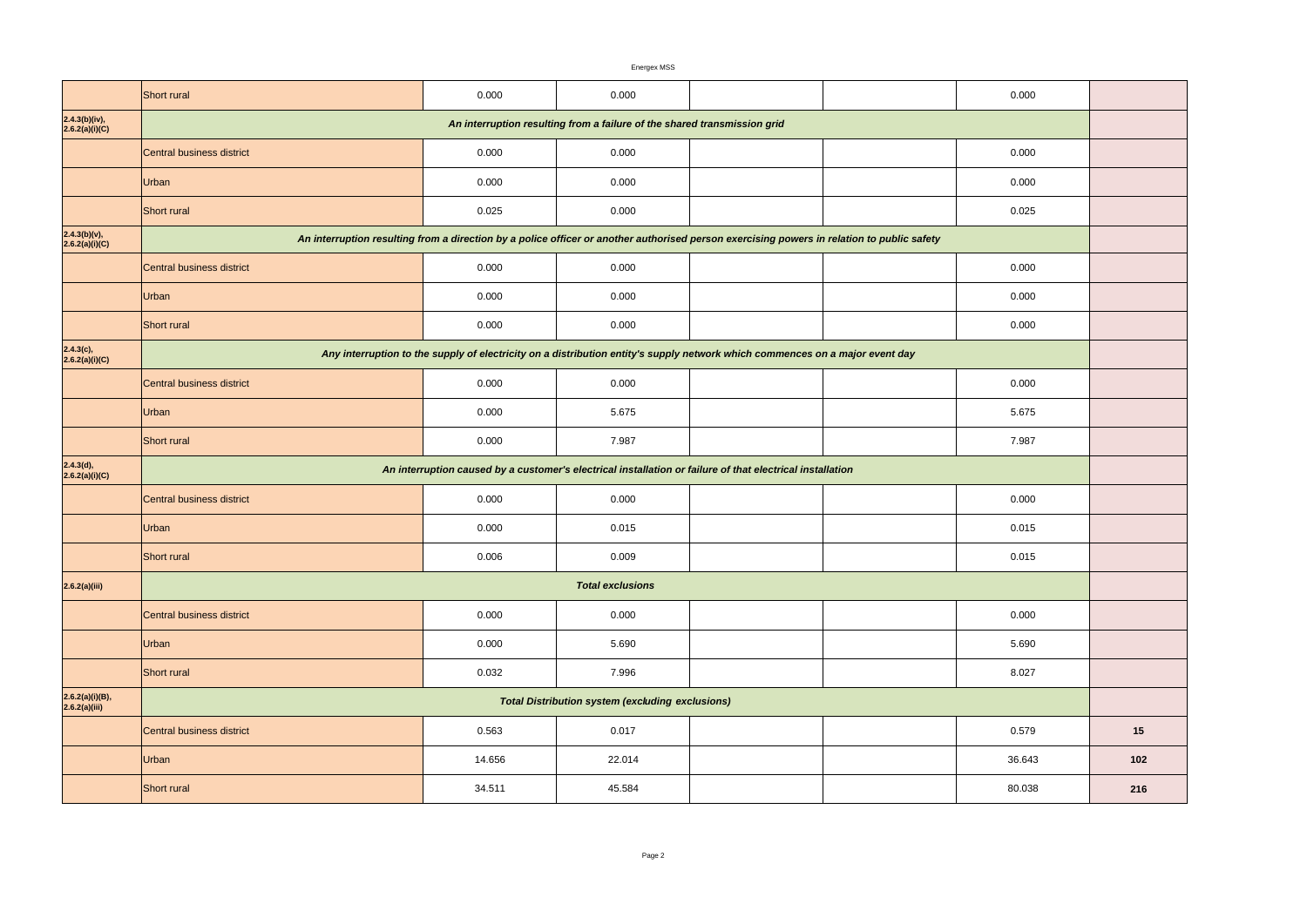Energex MSS

|                                     |                                                                                                                                                                                                                                                | <b>Financial year to</b><br><b>MSS 2012-13</b><br>Quarter<br>date |                                                     |                 |                 |       |  |  |
|-------------------------------------|------------------------------------------------------------------------------------------------------------------------------------------------------------------------------------------------------------------------------------------------|-------------------------------------------------------------------|-----------------------------------------------------|-----------------|-----------------|-------|--|--|
| <b>Section in</b><br><b>EIC</b>     | <b>Reporting category</b>                                                                                                                                                                                                                      | <b>Sep - 12</b>                                                   | <b>Dec - 12</b>                                     | <b>Mar - 13</b> | <b>Jun - 13</b> |       |  |  |
|                                     | System Average Interruption Frequency Index (SAIFI) - (number)                                                                                                                                                                                 |                                                                   |                                                     |                 |                 |       |  |  |
|                                     | <b>Total (including exclusions)</b>                                                                                                                                                                                                            |                                                                   |                                                     |                 |                 |       |  |  |
| 2.6.2(a)(i)(A),                     | Central business district                                                                                                                                                                                                                      | 0.006                                                             | 0.000                                               |                 |                 | 0.006 |  |  |
| 2.6.2(a)(iii)                       | Urban                                                                                                                                                                                                                                          | 0.148                                                             | 0.305                                               |                 |                 | 0.452 |  |  |
|                                     | Short rural                                                                                                                                                                                                                                    | 0.364                                                             | 0.542                                               |                 |                 | 0.906 |  |  |
|                                     |                                                                                                                                                                                                                                                |                                                                   | An interruption of a duration of one minute or less |                 |                 |       |  |  |
| $2.4.3$ (a),                        | Central business district                                                                                                                                                                                                                      | n/a                                                               | n/a                                                 |                 |                 | n/a   |  |  |
| 2.6.2(a)(i)(C)                      | Urban                                                                                                                                                                                                                                          | n/a                                                               | n/a                                                 |                 |                 | n/a   |  |  |
|                                     | Short rural                                                                                                                                                                                                                                    | n/a                                                               | n/a                                                 |                 |                 | n/a   |  |  |
|                                     | An interruption resulting from load shedding due to a shortfall in generation                                                                                                                                                                  |                                                                   |                                                     |                 |                 |       |  |  |
| $2.4.3(b)(i)$ ,                     | Central business district                                                                                                                                                                                                                      | 0.000                                                             | 0.000                                               |                 |                 | 0.000 |  |  |
| 2.6.2(a)(i)(C)                      | Urban                                                                                                                                                                                                                                          | 0.000                                                             | 0.000                                               |                 |                 | 0.000 |  |  |
|                                     | Short rural                                                                                                                                                                                                                                    | 0.000                                                             | 0.000                                               |                 |                 | 0.000 |  |  |
|                                     | An interruption resulting from a direction by AEMO, a system operator or any other body exercising a similar function under the Electricity Act, National Electricity Rules or National Electricity Law                                        |                                                                   |                                                     |                 |                 |       |  |  |
| $2.4.3(b)(ii),$<br>$2.6.2(a)(i)(C)$ | Central business district                                                                                                                                                                                                                      | 0.000                                                             | 0.000                                               |                 |                 | 0.000 |  |  |
|                                     | Urban                                                                                                                                                                                                                                          | 0.000                                                             | 0.000                                               |                 |                 | 0.000 |  |  |
|                                     | Short rural                                                                                                                                                                                                                                    | 0.000                                                             | 0.000                                               |                 |                 | 0.000 |  |  |
| $2.4.3(b)(iii)$ ,<br>2.6.2(a)(i)(C) | An interruption resulting from automatic shedding of load under the control of under-frequency relays following the occurrence of a power system under-frequency condition described in the power<br>system security and reliability standards |                                                                   |                                                     |                 |                 |       |  |  |
|                                     | Central business district                                                                                                                                                                                                                      | 0.000                                                             | 0.000                                               |                 |                 | 0.000 |  |  |
|                                     | Urban                                                                                                                                                                                                                                          | 0.000                                                             | 0.000                                               |                 |                 | 0.000 |  |  |
|                                     | Short rural                                                                                                                                                                                                                                    | 0.000                                                             | 0.000                                               |                 |                 | 0.000 |  |  |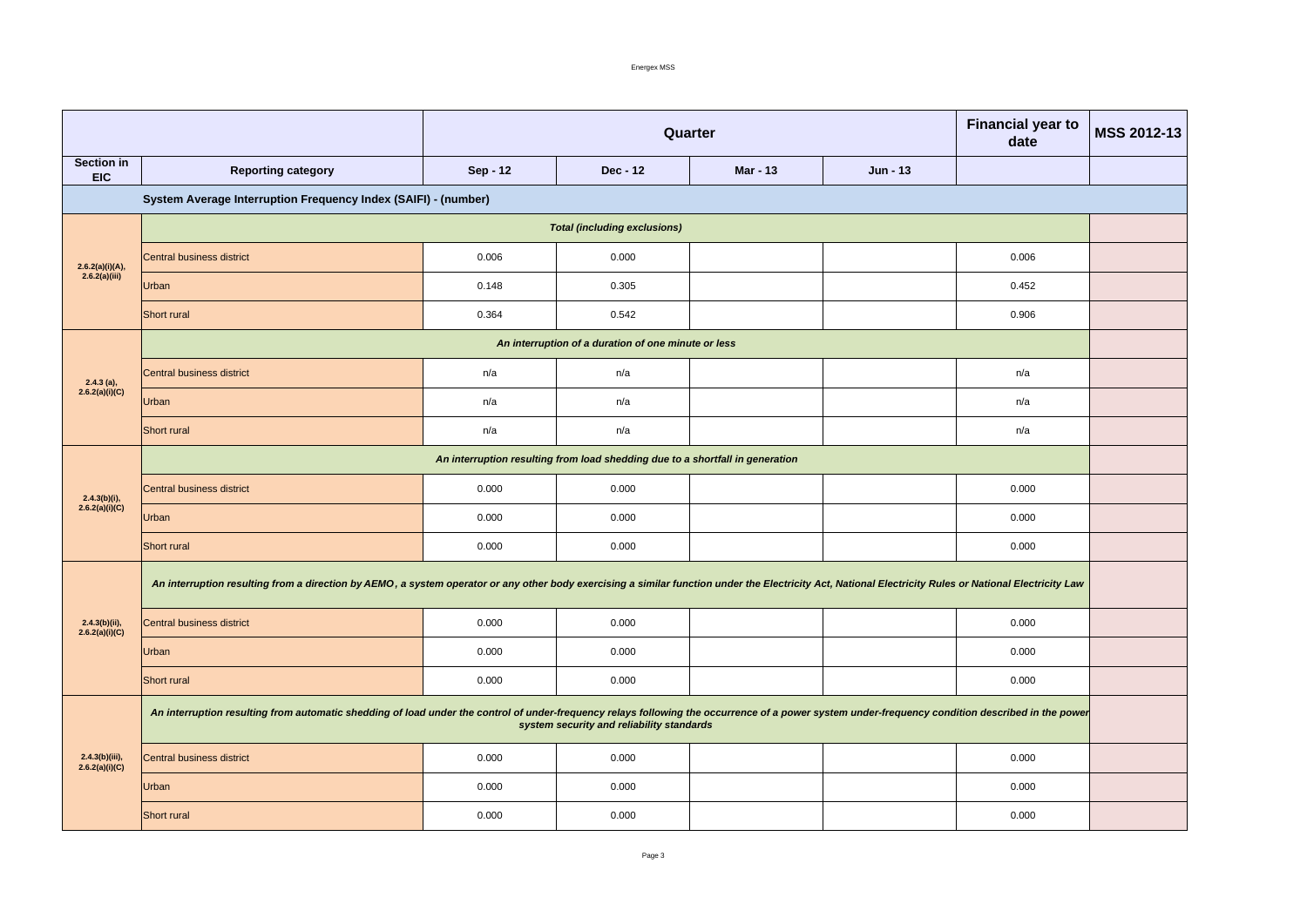|                                  |                                                                                                                                            |       | Energex MSS                                             |  |  |       |      |  |  |
|----------------------------------|--------------------------------------------------------------------------------------------------------------------------------------------|-------|---------------------------------------------------------|--|--|-------|------|--|--|
|                                  | An interruption resulting from a failure of the shared transmission grid                                                                   |       |                                                         |  |  |       |      |  |  |
| 2.4.3(b)(iv),<br>2.6.2(a)(i)(C)  | Central business district                                                                                                                  | 0.000 | 0.000                                                   |  |  | 0.000 |      |  |  |
|                                  | Urban                                                                                                                                      | 0.000 | 0.000                                                   |  |  | 0.000 |      |  |  |
|                                  | Short rural                                                                                                                                | 0.000 | 0.000                                                   |  |  | 0.000 |      |  |  |
|                                  | An interruption resulting from a direction by a police officer or another authorised person exercising powers in relation to public safety |       |                                                         |  |  |       |      |  |  |
| $2.4.3(b)(v)$ ,                  | Central business district                                                                                                                  | 0.000 | 0.000                                                   |  |  | 0.000 |      |  |  |
| 2.6.2(a)(i)(C)                   | <b>Urban</b>                                                                                                                               | 0.000 | 0.000                                                   |  |  | 0.000 |      |  |  |
|                                  | Short rural                                                                                                                                | 0.000 | 0.000                                                   |  |  | 0.000 |      |  |  |
|                                  | Any interruption to the supply of electricity on a distribution entity's supply network which commences on a major event day               |       |                                                         |  |  |       |      |  |  |
| $2.4.3(c)$ ,                     | Central business district                                                                                                                  | 0.000 | 0.000                                                   |  |  | 0.000 |      |  |  |
| 2.6.2(a)(i)(C)                   | Urban                                                                                                                                      | 0.000 | 0.049                                                   |  |  | 0.049 |      |  |  |
|                                  | <b>Short</b> rural                                                                                                                         | 0.000 | 0.056                                                   |  |  | 0.056 |      |  |  |
|                                  | An interruption caused by a customer's electrical installation or failure of that electrical installation                                  |       |                                                         |  |  |       |      |  |  |
| 2.4.3(d),                        | Central business district                                                                                                                  | 0.000 | 0.000                                                   |  |  | 0.000 |      |  |  |
| 2.6.2(a)(i)(C)                   | <b>Urban</b>                                                                                                                               | 0.000 | 0.000                                                   |  |  | 0.000 |      |  |  |
|                                  | Short rural                                                                                                                                | 0.000 | 0.000                                                   |  |  | 0.000 |      |  |  |
|                                  | <b>Total exclusions</b>                                                                                                                    |       |                                                         |  |  |       |      |  |  |
| 2.6.2(a)(iii)                    | Central business district                                                                                                                  | 0.000 | 0.000                                                   |  |  | 0.000 |      |  |  |
|                                  | Urban                                                                                                                                      | 0.000 | 0.050                                                   |  |  | 0.050 |      |  |  |
|                                  | Short rural                                                                                                                                | 0.000 | 0.056                                                   |  |  | 0.056 |      |  |  |
|                                  |                                                                                                                                            |       | <b>Total Distribution System (excluding exclusions)</b> |  |  |       |      |  |  |
| 2.6.2(a)(i)(B),<br>2.6.2(a)(iii) | Central business district                                                                                                                  | 0.006 | 0.000                                                   |  |  | 0.006 | 0.15 |  |  |
|                                  | Urban                                                                                                                                      | 0.148 | 0.255                                                   |  |  | 0.403 | 1.22 |  |  |
|                                  | Short rural                                                                                                                                | 0.364 | 0.486                                                   |  |  | 0.849 | 2.42 |  |  |

| 0.000 |      |
|-------|------|
| 0.000 |      |
| 0.000 |      |
|       |      |
| 0.000 |      |
| 0.000 |      |
| 0.000 |      |
|       |      |
| 0.000 |      |
| 0.049 |      |
| 0.056 |      |
|       |      |
| 0.000 |      |
| 0.000 |      |
| 0.000 |      |
|       |      |
| 0.000 |      |
| 0.050 |      |
| 0.056 |      |
|       |      |
| 0.006 | 0.15 |
| 0.403 | 1.22 |
| 0.849 | 2.42 |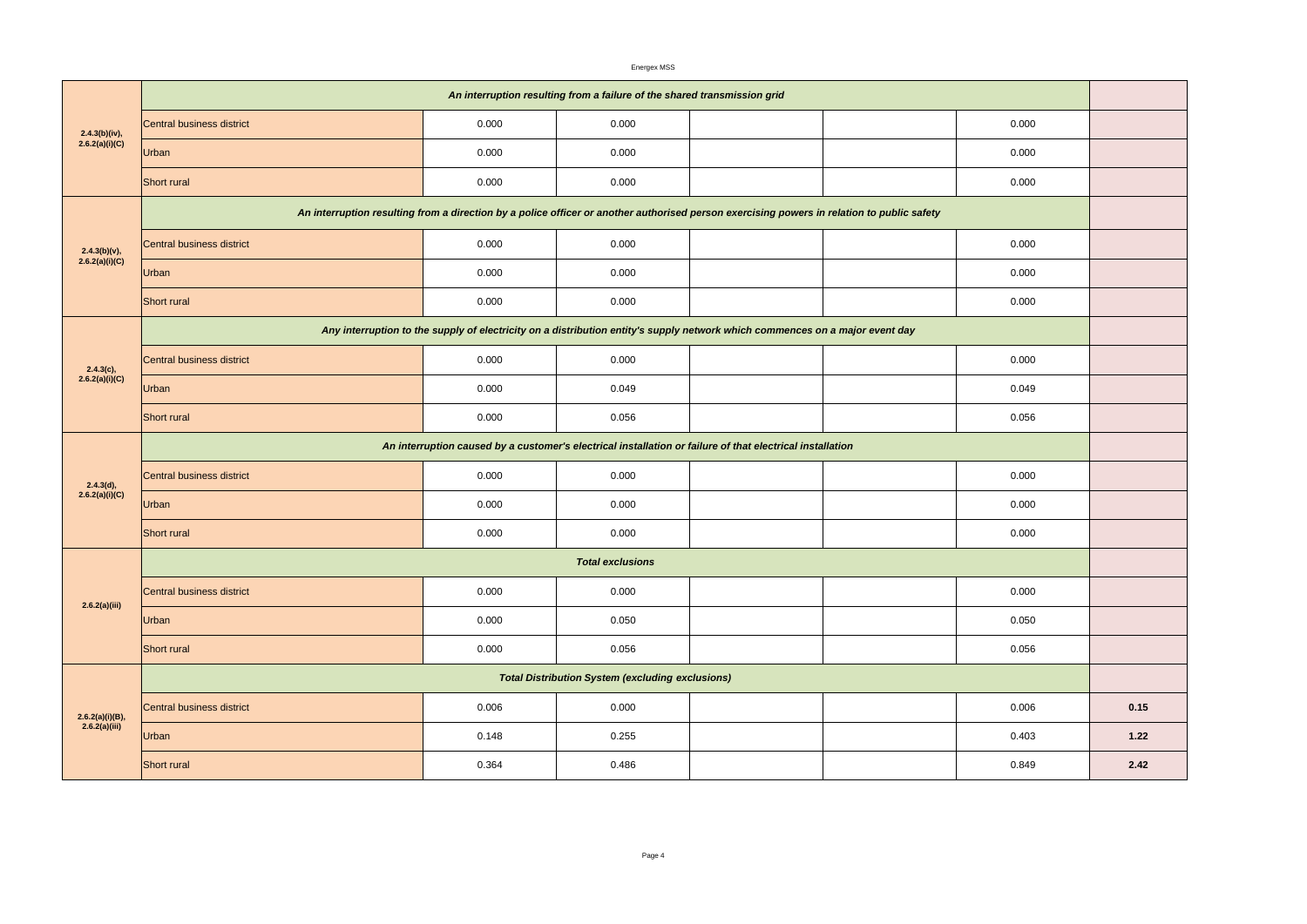Energex MSS

| <b>Section in</b>                                   | <b>Date</b> |
|-----------------------------------------------------|-------------|
| <b>EIC</b><br>A description of any major event days |             |
| Storms<br>2.6.2(a)(i)(D)                            | 17/11/2012  |

П

| <b>Section in</b> |                                                                                                                                                       | <b>Exceeded MSS</b> |
|-------------------|-------------------------------------------------------------------------------------------------------------------------------------------------------|---------------------|
| <b>EIC</b>        | An explanation of reasons for a distribution entity exceeding (where applicable) those minimum service standards and proposals to improve performance |                     |
| 2.6.2(a)(i)(E)    | \ IN/A                                                                                                                                                |                     |